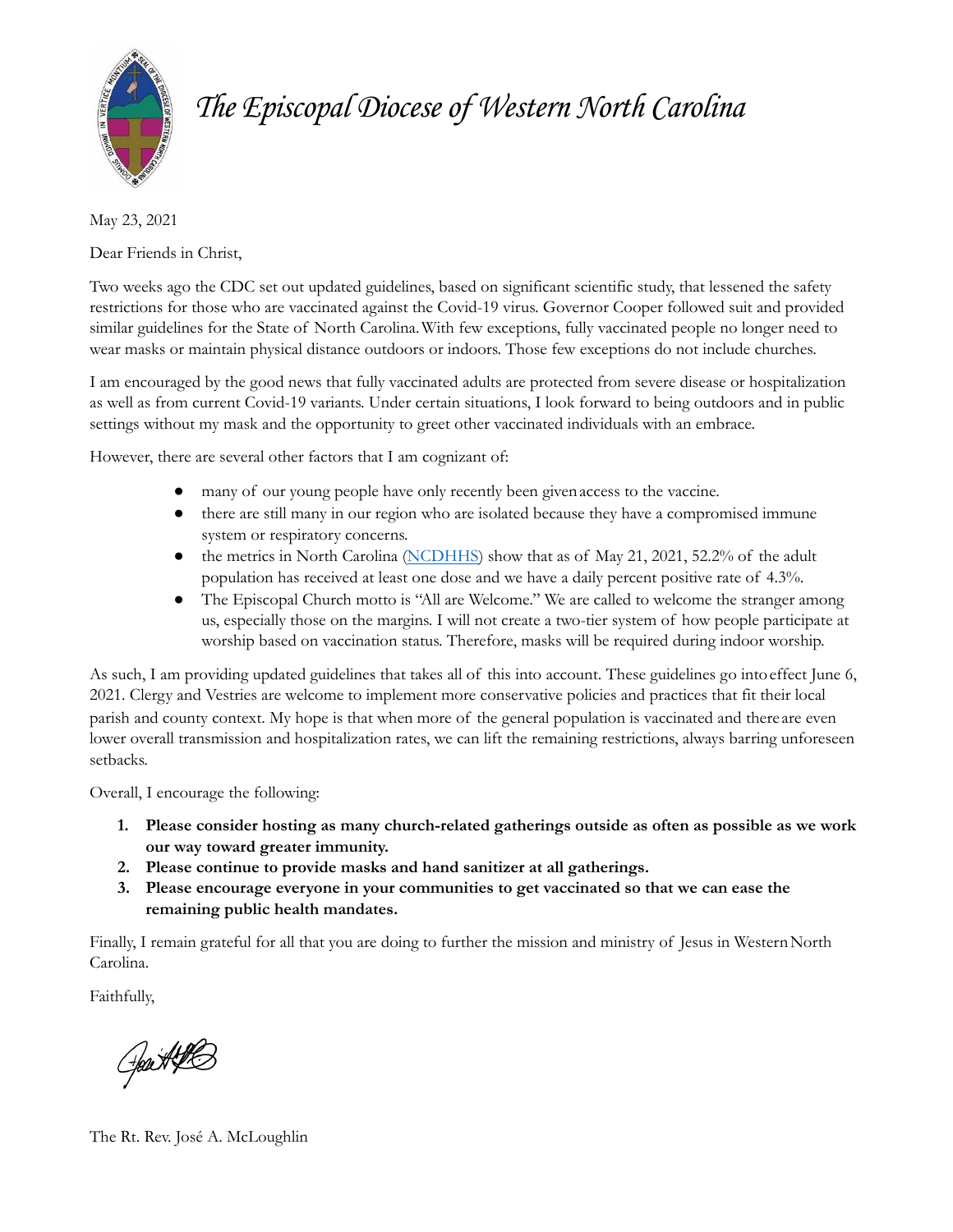### **Capacity and Physical Distancing**

| Indoor spaces                                                                                                                                                            | <b>Outside spaces</b>                                                                                                                                                                                                             |
|--------------------------------------------------------------------------------------------------------------------------------------------------------------------------|-----------------------------------------------------------------------------------------------------------------------------------------------------------------------------------------------------------------------------------|
| Clergy and Vestry leadership may consider<br>increasing indoor, in-person gatherings to 100%<br>occupancy capacity.                                                      | Outside, in-person gatherings no longer have any<br>capacity limitations.                                                                                                                                                         |
| This new guideline will stay in effect as long as<br>community transmission and hospitalizations are<br><i>at low indices.</i>                                           | Everyone is strongly encouraged to monitor their<br>local environment, especially when there is<br>substantial or high community transmission.                                                                                    |
| These new guidelines are best implemented when<br>indoor spaces are well ventilated either with fresh<br>air or upgraded HVAC systems with high-grade<br><i>filters.</i> | Likewise, everyone is encouraged to practice greater<br>physical distancing of more than 3 feet in larger<br>crowds. Clergy and Vestries may define what<br>constitutes a large gathering for their context and<br>space density. |
| Should the wider community experience a surge,<br>the diocese may re-implement greater physical<br>distancing requirements.                                              |                                                                                                                                                                                                                                   |

#### **Masks**

| Indoor spaces                                                                                                                                                                                                                                                                                              | <b>Outside spaces</b>                                                                                                                                                              |
|------------------------------------------------------------------------------------------------------------------------------------------------------------------------------------------------------------------------------------------------------------------------------------------------------------|------------------------------------------------------------------------------------------------------------------------------------------------------------------------------------|
| Mask use is required for all in-door worship<br>regardless of vaccination status. Please post a<br>sign indicating this requirement for indoor<br>gatherings.                                                                                                                                              | No masks are required.<br>In our commitment to decrease viral spread, for all<br>outside, in-person gatherings, unvaccinated<br>individuals are strongly encouraged to wear masks. |
| Clergy and Vestries <i>may</i> lift mask requirements for<br>small gatherings <i>if</i> all persons are vaccinated. Clergy<br>and Vestries may define what constitutes a small<br>gathering for their context and space density. These<br>guidelines are safest when indoor spaces are well<br>ventilated. |                                                                                                                                                                                    |
| Clergy/laity when preaching/reading at the<br>lectern/pulpit may remove their mask while at the<br>pulpit/lectern if there are no persons within 10 feet<br>of the preacher/reader.                                                                                                                        |                                                                                                                                                                                    |

#### **Holy Eucharist (both indoor and outside spaces)**

Use of the common cup is not allowed. Should clergy and Vestries desire, wine may be offered by intinction by the clergy. Clergy are encouraged to use hand sanitizer, tongs or gloves in the administration of Holy Communion.

The customary passing of the peace may be resumed.Please be sensitive to the social cues given by those sitting around you. While some may be ready for a handshake or embrace, others may not. Let's work gently into this ritual.

Social gatherings may resume. Unvaccinated people are strongly encouraged to wear masks before and after consuming refreshments/food.